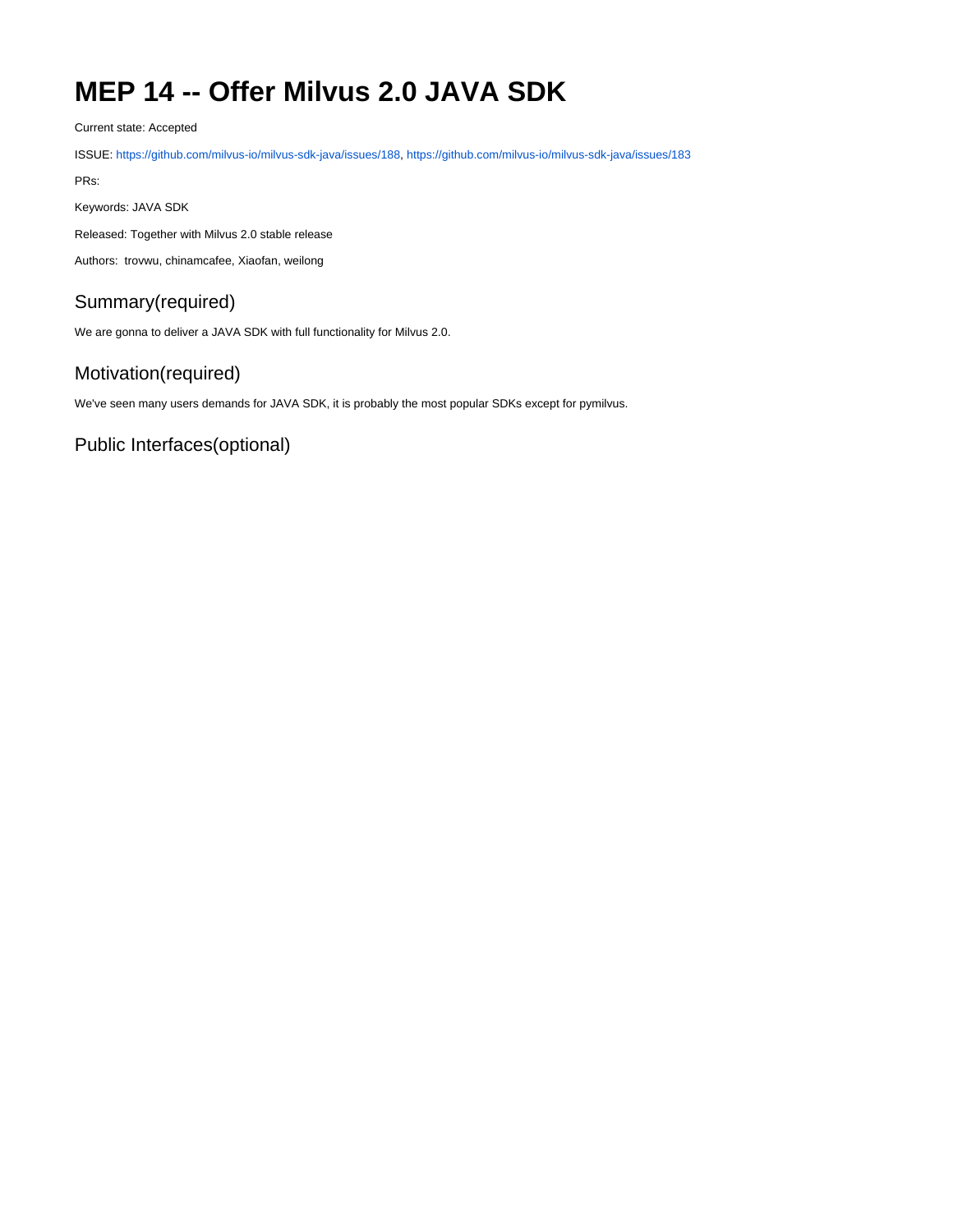```
syntax = "proto3";
import "common.proto";
import "schema.proto";
option java_multiple_files = true;
option java_package = "io.milvus.grpc";
option java_outer_classname = "MilvusProto";
option java_generate_equals_and_hash = true;
package milvus.proto.milvus;
service MilvusService {
     //collection related
     rpc CreateCollection(CreateCollectionRequest) returns (common.Status) {}
     rpc DropCollection(DropCollectionRequest) returns (common.Status) {}
     rpc HasCollection(HasCollectionRequest) returns (BoolResponse) {}
     rpc LoadCollection(LoadCollectionRequest) returns (common.Status) {}
     rpc ReleaseCollection(ReleaseCollectionRequest) returns (common.Status) {}
     rpc DescribeCollection(DescribeCollectionRequest) returns (DescribeCollectionResponse) {}
     rpc GetCollectionStatistics(GetCollectionStatisticsRequest) returns (GetCollectionStatisticsResponse) {}
     rpc ShowCollections(ShowCollectionsRequest) returns (ShowCollectionsResponse) {}
     //partition related
     rpc CreatePartition(CreatePartitionRequest) returns (common.Status) {}
     rpc DropPartition(DropPartitionRequest) returns (common.Status) {}
     rpc HasPartition(HasPartitionRequest) returns (BoolResponse) {}
     rpc LoadPartitions(LoadPartitionsRequest) returns (common.Status) {}
     rpc ReleasePartitions(ReleasePartitionsRequest) returns (common.Status) {}
     rpc GetPartitionStatistics(GetPartitionStatisticsRequest) returns (GetPartitionStatisticsResponse) {}
     rpc ShowPartitions(ShowPartitionsRequest) returns (ShowPartitionsResponse) {}
     //index related
     rpc CreateIndex(CreateIndexRequest) returns (common.Status) {}
     rpc DescribeIndex(DescribeIndexRequest) returns (DescribeIndexResponse) {}
     rpc GetIndexState(GetIndexStateRequest) returns (GetIndexStateResponse) {}
     rpc GetIndexBuildProgress(GetIndexBuildProgressRequest) returns (GetIndexBuildProgressResponse) {}
     rpc DropIndex(DropIndexRequest) returns (common.Status) {}
     //dml,dql
     rpc Insert(InsertRequest) returns (MutationResult) {}
     rpc Delete(DeleteRequest) returns (MutationResult) {}
     rpc Search(SearchRequest) returns (SearchResults) {}
     rpc Flush(FlushRequest) returns (FlushResponse) {}
     rpc Query(QueryRequest) returns (QueryResults) {}
     rpc CalcDistance(CalcDistanceRequest) returns (CalcDistanceResults) {}
     //management 
     rpc GetPersistentSegmentInfo(GetPersistentSegmentInfoRequest) returns (GetPersistentSegmentInfoResponse) {}
     rpc GetQuerySegmentInfo(GetQuerySegmentInfoRequest) returns (GetQuerySegmentInfoResponse) {}
     rpc Dummy(DummyRequest) returns (DummyResponse) {}
     // https://wiki.lfaidata.foundation/display/MIL/MEP+8+--+Add+metrics+for+proxy
     rpc GetMetrics(GetMetricsRequest) returns (GetMetricsResponse) {}
}
```
#### Design Details(required)

TODO lists

- 1. API Design 3 Reference, GO SDK, Java 1.1 SDK, Pymilvus SDK
- 2. Initial version of the code, finish all the frameworks, including how the sdk communicate with milvus cluster, how we do unit test.
- 3. Finish DDL, DML , Control API implementation
- 4. Unit Test
- 5. Usage emamples
- 6. API Document
- 7. CI Test

```
Time Lines
```